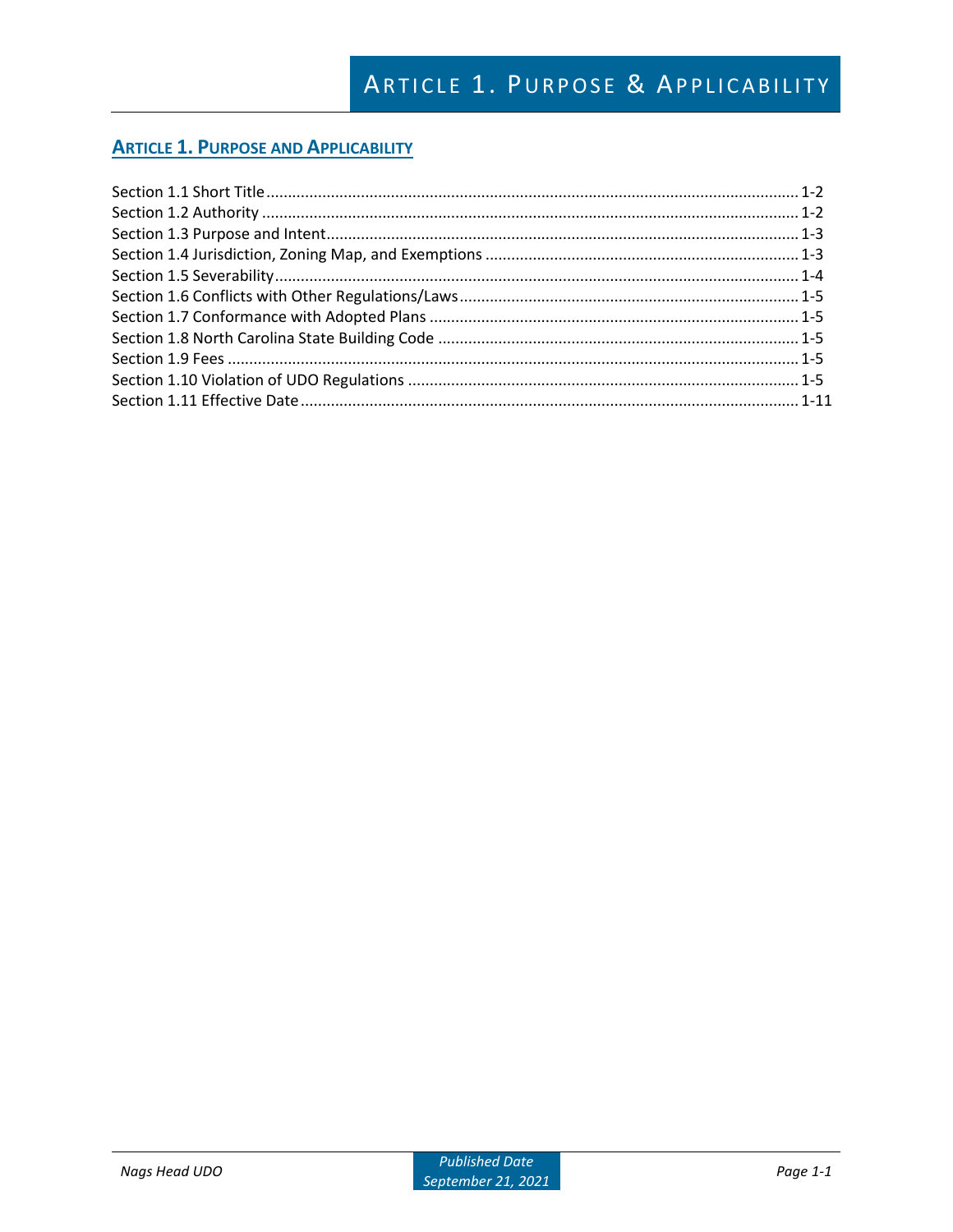## **SECTION 1.1 SHORT TITLE.**

This Ordinance shall be known as the Town of Nags Head Unified Development Ordinance (UDO) and may be referred to as "the Unified Development Ordinance" or "this Ordinance" or "UDO".

## **SECTION 1.2 AUTHORITY.**

*1.2.1.* Zoning and other land use regulatory provisions enacted herein are under the authority of North Carolina General Statutes (NCGS) Chapter 160D, which extends to towns/cities the authority to enact regulations which promote the health, safety, morals, or the general welfare of the community. This UDO is further enacted pursuant to NCGS 160D-702 which authorizes the adoption of zoning regulations within the Town's jurisdiction, as it may from time to time exist, which regulate and restrict:

*1.2.1.1.* the height, number of stories, and size of buildings and other structures;

*1.2.1.2.* the percentage of a lot or site that may be occupied, the size of yards, courts, and other open spaces;

*1.2.1.3.* the density of population;

*1.2.1.4.* the location and use of buildings, structures, and land; and

*1.2.1.5.* To do all other things authorized by law in these matters.

*1.2.2.* NCGS 160D-703 authorizes the Town's jurisdiction to be divided into zoning districts of any number, shape, and area deemed best suited to carry out the purposes as authorized, and within those districts the Town may regulate and restrict the erection, construction, reconstruction, alteration, repair, or use of buildings, structures, or land; such districts may include, but shall not be limited to, conventional districts, conditional districts, form-based districts, overlay districts, districts allowed by the Town's Charter, and conditional districts. Except as authorized, all regulations shall be uniform for each class or kind of building and/or land use throughout each district, but that the regulations in one district may differ from those in other districts; and further, the Town may impose development standards that apply uniformly, jurisdiction-wide, rather than being applicable only in particular zoning districts.

*1.2.3.* Provisions enacted herein regulating the subdivision of land within the Town's jurisdiction are under the authority of NCGS 160D-801 to 160D-808.

*1.2.4.* This UDO is further enacted under NCGS 160D-103, which allows the Town to combine any of the land development ordinances regulations authorized by Chapter 160D into a unified ordinance.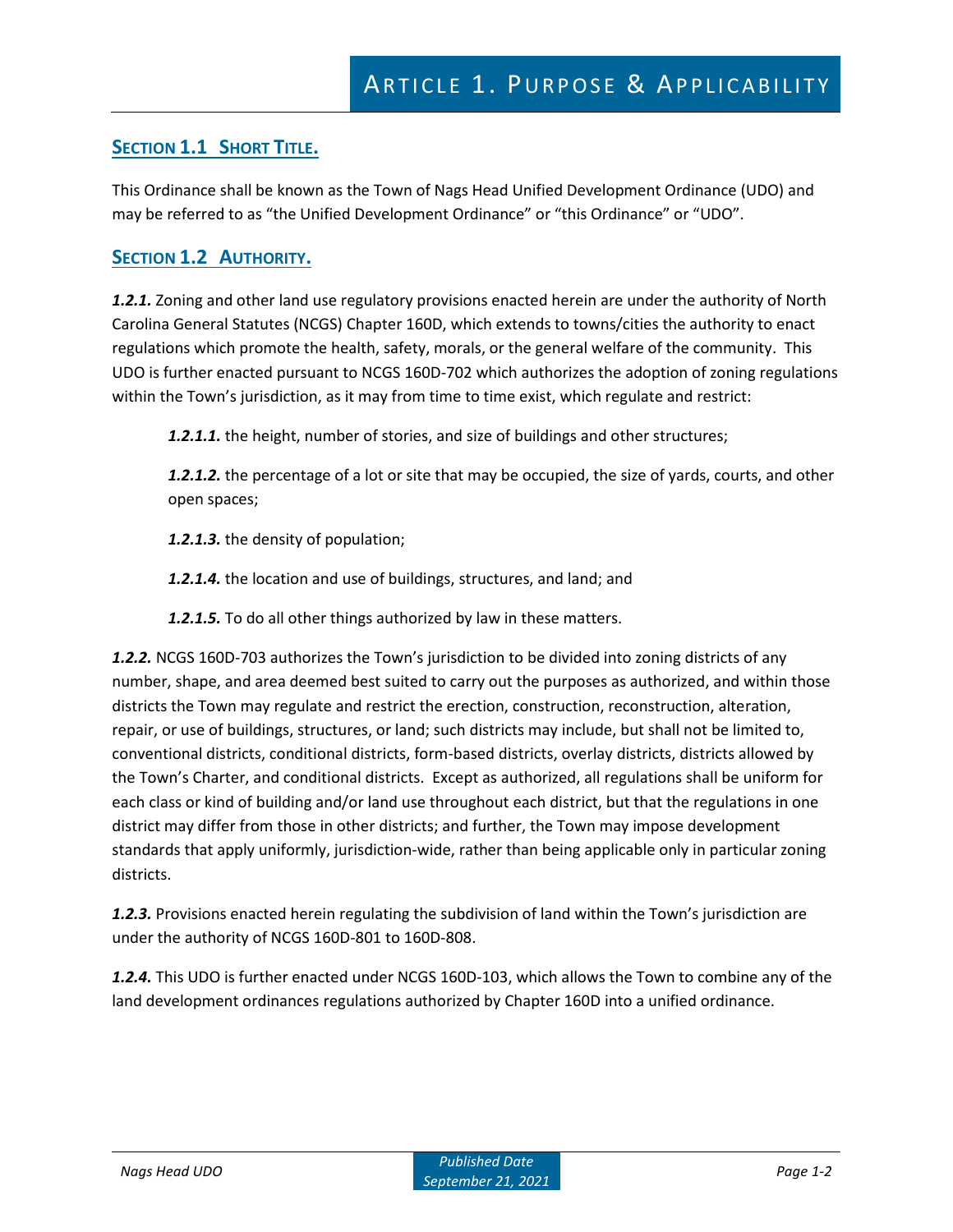## **SECTION 1.3 PURPOSE AND INTENT.**

*1.3.1.* The purpose of this Ordinance is to protect the public health, safety, and general welfare of the citizens of the Town and is developed in accordance with the policies and actions of the 2017 Town of Nags Head Comprehensive Plan. The intent of this Ordinance more specifically is to:

*1.3.1.1.* Preserve our community's distinctive heritage and unique lifestyle;

*1.3.1.2.* Protect our critical natural resources and coastal ecosystem;

*1.3.1.3.* Build and promote a sustainable economy that supports residents and visitors;

*1.3.1.4.* Facilitate the adequate provision of transportation, utilities, parks, recreation, emergency services, stormwater management, and other public facilities;

*1.3.1.5.* Better manage or lessen congestion in the streets;

*1.3.1.6.* Plan for orderly and sustainable growth and redevelopment;

*1.3.1.7.* Ensure the provision of adequate open space between uses for light, air, and fire safety;

*1.3.1.8.* Protect development and residents from flooding and other natural hazards; and

*1.3.1.9.* Maintain a well-run and efficient government that provides high quality and costeffective services.

*1.3.2.* The regulations are made with reasonable consideration as to the character of the Town, its peculiar suitability for particular uses, and with a desire to conserve the value of buildings while encouraging the most appropriate use of land throughout the Town. This UDO is one of the instruments for the implementation of the Town's Comprehensive Plan.

*1.3.3.* The existing land development regulations of the Town relating to use of land, water, structures and buildings, the provision of off-street parking and loading and related matters, including flood damage prevention, stormwater management, sedimentation and erosion control, are replaced by this UDO, effective October 7, 2019. The adoption of this UDO shall not affect nor prevent any pending or future prosecution of, or action to abate, violations of the previous land development ordinances of the Town which occurred prior to October 7, 2019.

## **SECTION 1.4 JURISDICTION, ZONING MAP, AND EXEMPTIONS.**

*1.4.1.* This UDO shall be effective throughout the corporate boundaries of the Town. The regulations and provisions found in this UDO shall apply to all the properties within the corporate limits of the Town of Nags Head, North Carolina, and the Town's extraterritorial jurisdiction (ETJ) as delineated on the Town of Nags Head Official Zoning Map.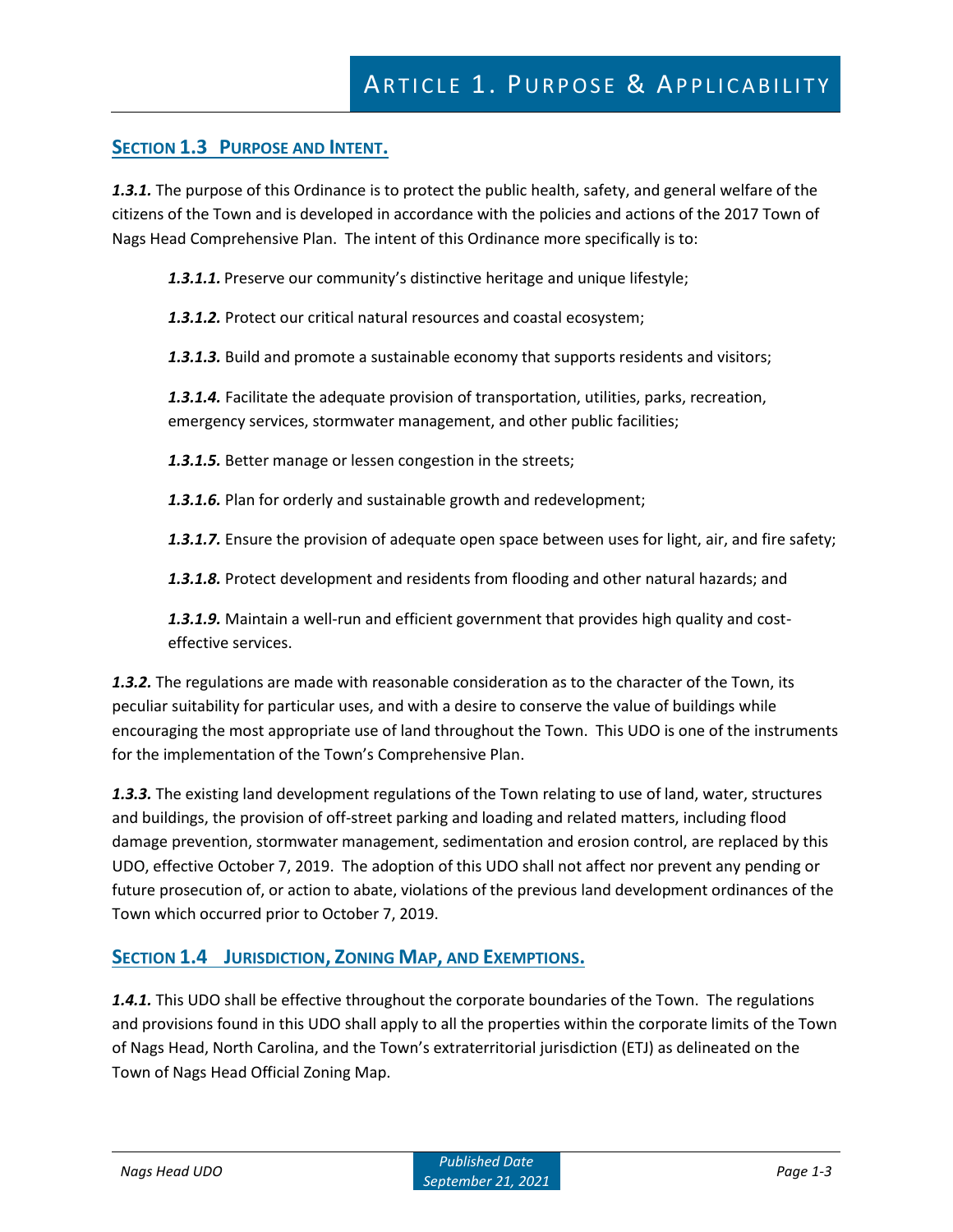*1.4.2.* Pursuant to NCGS Section 160D-105 (a), the boundaries of all zoning districts established within this UDO are drawn and depicted on the Town of Nags Head Official Zoning Map, adopted and incorporated as part of this UDO. In addition to other locations required by law, a copy of the Official Zoning Map showing the boundaries of the Town's planning jurisdiction and zoning districts is maintained and available for public inspection in the Town's Planning and Development Department.

*1.4.3.* Except as hereinafter provided, no building or structure shall be erected, moved, altered, or extended, and no land, building, or structure or part thereof shall be occupied or used unless in conformity with the regulations specified for the district in which it is located. Additionally, no use of land shall be initiated or changed, and no building or other structure shall be erected, moved, added to, or structurally altered, without having either a special use permit approved by the Board of Commissioners as provided for under Section 3.8, Special Use Permits, or a zoning permit approved and issued by the UDO Administrator.

*1.4.4.* Excepting the provisions contained in Section 3.6, Establishment of Vested Rights, nothing contained in this Ordinance shall require any change in the plans, construction, size or designated use of any building, structure or part of one for which a building permit has been legally granted by the Town prior to the time of passage of this Ordinance.

#### *1.4.5. Exemptions.*

*1.4.5.1.* These regulations shall not apply to any land or structure for which, prior to the effective date hereof, there is a properly approved site specific plan as required by the requirements previously adopted or previously approved vested rights in accordance with NCGS 160D-108. Any preliminary or final subdivision plat approvals required for such approved or exempted site specific plans shall be conducted in accordance with the requirements of the previous Zoning Ordinance or Subdivision Ordinance.

*1.4.5.2.* In accordance with NCGS 160D-913, all provisions of this UDO are hereby made applicable to the erection, construction, and use of buildings by the State of North Carolina and its political subdivisions. Notwithstanding the provisions of any general or local law or ordinance, no land owned by the State of North Carolina may be included within an overlay district or a special use or conditional use district without approval of the Council of State.

## **SECTION 1.5 SEVERABILITY.**

If any section or specific provision or standard of this Ordinance or any regulating district boundary arising from it is found by a court to be invalid for any reason, the decision of the court shall not affect the validity of any other section, provision, standard, or district boundary of these regulations except the provision in question. The other portions of these regulations not affected by the decision of the court shall remain in full force and effect.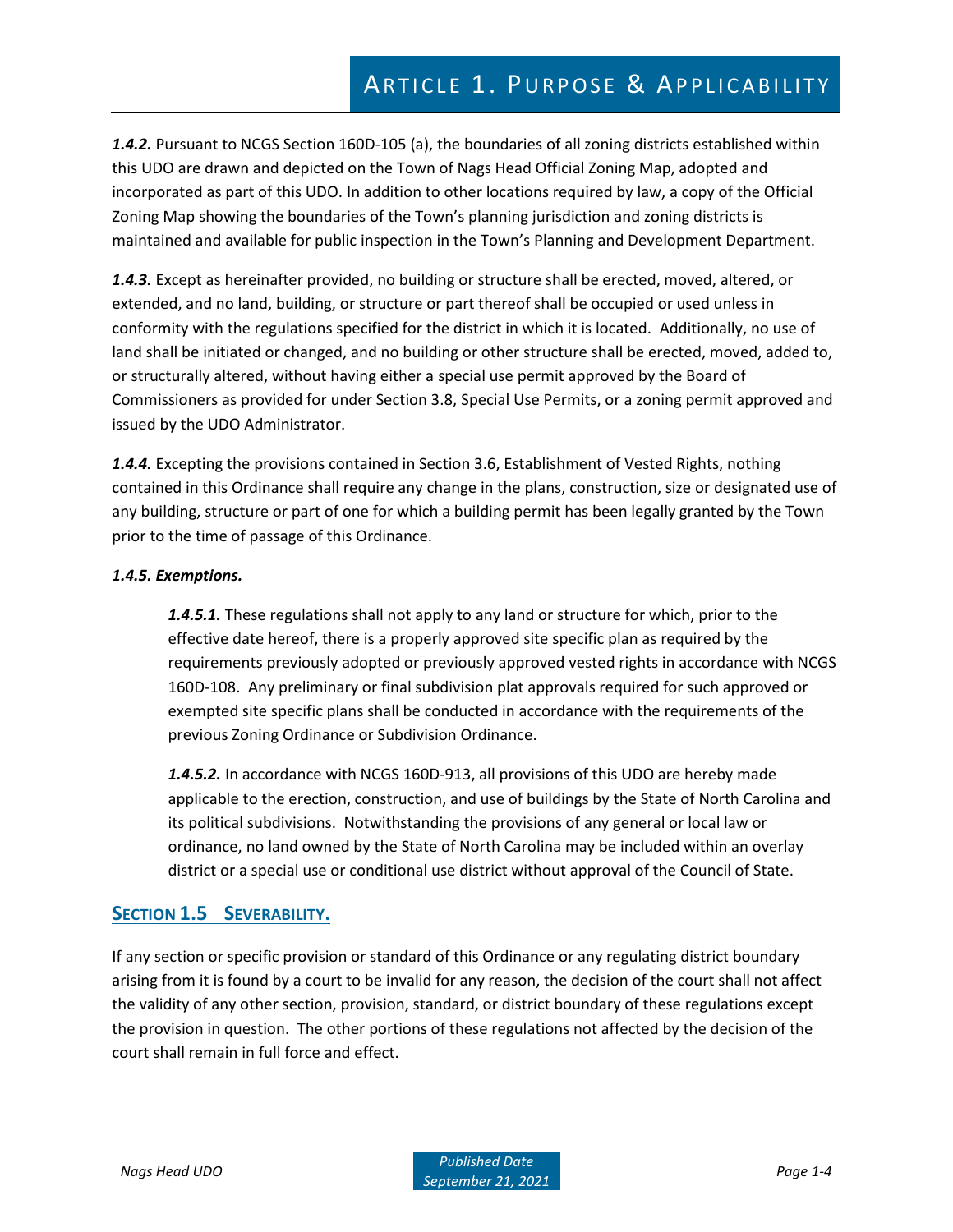# **SECTION 1.6 CONFLICTS WITH OTHER REGULATIONS/LAWS.**

In interpreting and applying the provisions of this Ordinance, the regulations shall be held to be the minimum requirements for the promotion of the public safety, health, convenience, prosperity, and general welfare. It is not intended by this Ordinance to interfere with, repeal, or annul any easements, covenants, or other agreements between parties; provided, however, that where this Ordinance imposes a greater restriction upon the use of buildings or premises or upon the height of buildings, or requires larger open spaces than are imposed or required by other ordinances, rules, regulations, restrictive covenants, or agreements, the provisions of this Ordinance shall govern.

## **SECTION 1.7 CONFORMANCE WITH ADOPTED PLANS.**

**1.7.1.** It is the intent of this UDO to ensure that all development within the Town's jurisdiction is consistent with the vision, goals, and actions of the Comprehensive Plan.

*1.7.2.* To the extent this UDO becomes or is inconsistent with adopted plans, it should be amended to remain consistent with the Comprehensive Plan.

## **SECTION 1.8 NORTH CAROLINA STATE BUILDING CODE.**

*1.8.1.* The North Carolina State Building Code is incorporated herein by reference and serves as the basis for Building Inspector authority to regulate building construction and repair.

*1.8.2.* This UDO is not intended to conflict with or supersede the North Carolina State Building Code regulations.

## **SECTION 1.9 FEES.**

*1.9.1.* Reasonable fees, sufficient to cover the costs of administration, inspection, publication of notice, and similar matters, may be charged to applicants for the following permits and processes including but not limited to; zoning permits, sign permits, special use permits, major and minor subdivision plat approval, zoning amendments, variances, appeals, and other administrative relief, and site plan review.

*1.9.2.* The amount of the fees charged shall be determined by the Town's consolidated fee schedule which is available in the Office of the Town Clerk.

## **SECTION 1.10 VIOLATION OF UDO REGULATIONS.**

#### *1.10.1. Violations Generally.*

When the UDO Administrator receives a complaint, the UDO Administrator shall investigate the complaint and take whatever action is warranted to resolve any violation.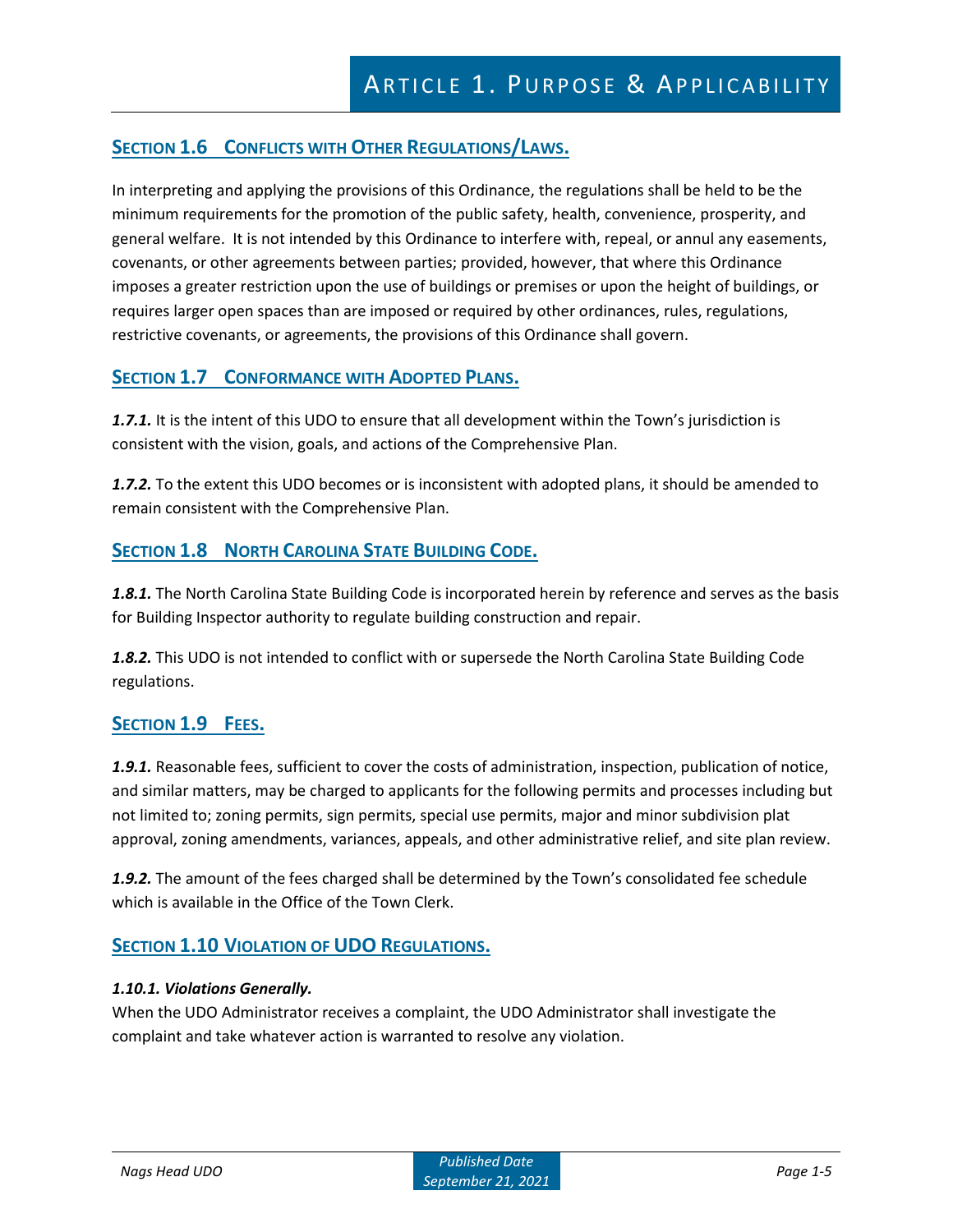#### *1.10.2. Enforcement.*

Enforcement is through warning, notice of violation, civil penalty, injunctive relief, and any other equitable remedy as provided for in Section 1.10.4 of this UDO.

#### *1.10.3. Persons Liable for Violations.*

The owner, tenant, or occupant of any building or land or part thereof and any architect, builder, contractor, agent, or other person who participates in, assists, directs, creates, or maintains any situation that is contrary to the requirements of this Ordinance may jointly and/or independently be held responsible for the violation and suffer the penalties and be subject to the remedies herein provided.

#### *1.10.4. Penalties and Remedies for Violations of the UDO.*

*1.10.4.1.* Unless otherwise specifically provided, violation of any provision of this UDO shall subject the offender to the remedies hereinafter provided, except, that where the General Statutes of North Carolina provide specific civil remedies for violations of provisions of this UDO adopted pursuant to such statutes, such remedies available to the Town for enforcement of this UDO shall be in addition to the remedies stated in this section, provided, however, that no criminal penalties shall be applicable unless hereinafter stated in this section as being applicable to specific articles or provisions of this UDO.

*1.10.4.2.* Violations of this UDO shall subject the offender to a civil penalty upon the issuance of a citation for such violation as provided herein. The civil penalty, if not paid within fifteen (15) days of the issuance of a citation, may be recovered by the Town in a civil action in the nature of debt. Such penalty amounts shall be determined by the Town's consolidated fee schedule and is available in the Town Clerk's office. Unless otherwise provided by a specific provision of this UDO, such civil penalties shall be no more than \$500.00 for each violation, and each day any single violation continues shall be a separate violation.

*1.10.4.3.* In addition to any civil penalties set out in this section, any provision of this UDO or any other Town ordinance may be enforced by an appropriate equitable remedy issued from a court of competent jurisdiction. In such case, the general court of justice shall have jurisdiction to issue such orders as may be appropriate, and it shall not be a defense to the application of the Town for equitable relief that there is an adequate remedy at law.

*1.10.4.4.* In addition to any civil and criminal penalties set out in this section, any provision of this UDO or any other Town ordinance that makes unlawful a condition existing upon or use made of real property may be enforced by injunction and order of abatement, and the general court of justice shall have jurisdiction to issue such orders. When a violation of such a provision occurs, the Town may apply to the appropriate division of the general court of justice for a mandatory or prohibitory injunction and order of abatement commanding the defendant to correct the unlawful condition or cease the unlawful use of the property. The action shall be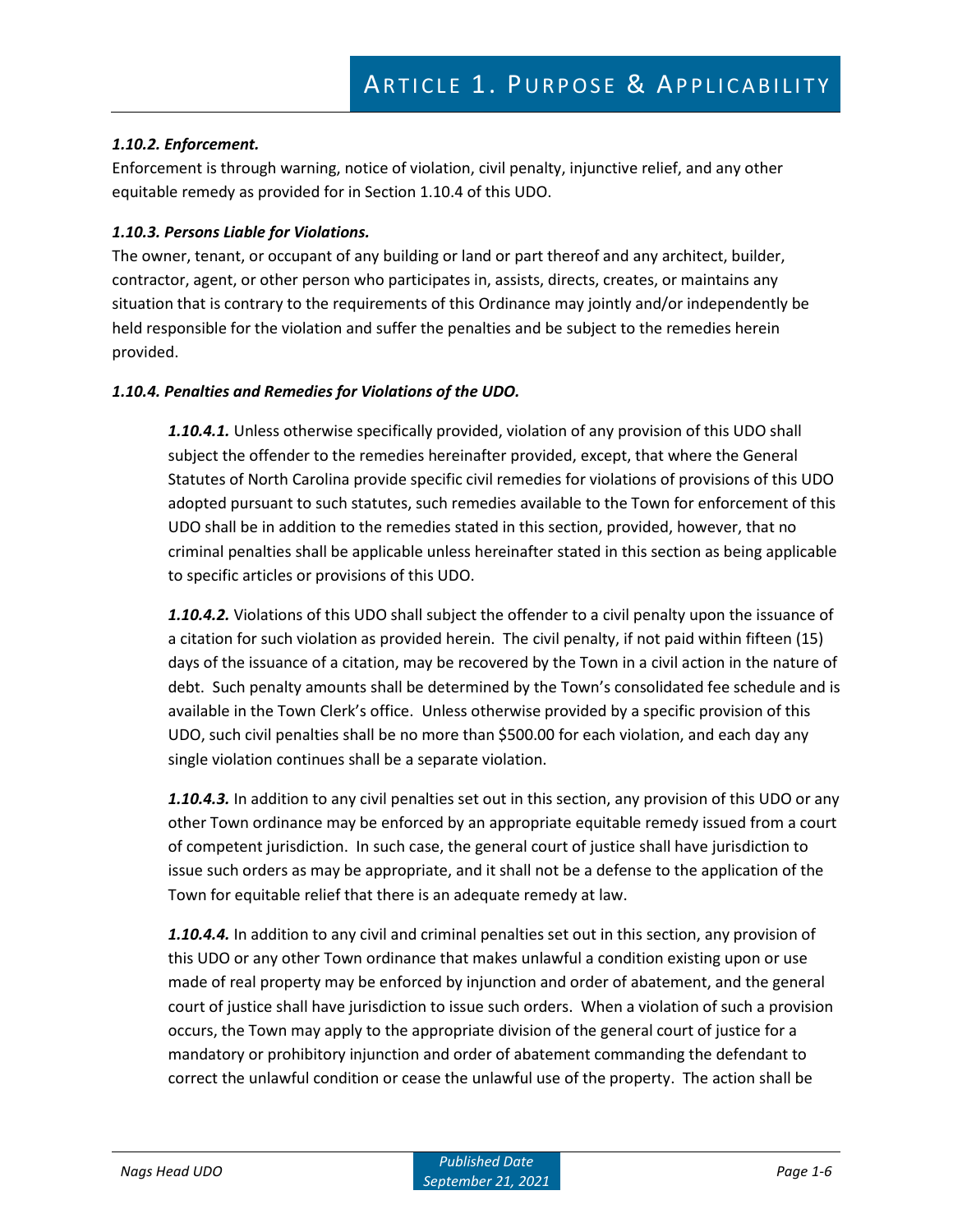governed in all respects by the laws and rules governing civil proceedings, including the Rules of Civil Procedure in general and NCGS Rule 65 in particular.

*1.10.4.5.* In addition to an injunction, the court may enter an order of abatement as a part of the judgment in the cause. An order of abatement may direct that:

*1.10.4.5.1.* Buildings or other structures on the property be closed, demolished or removed;

*1.10.4.5.2.* Fixtures, furniture or other movable property be removed from buildings on the property;

*1.10.4.5.3.* Grass and weeds be cut;

*1.10.4.5.4.* Improvements or repairs be made; or

*1.10.4.5.5.* Any other action be taken that is necessary to bring the property into compliance with this UDO.

If the defendant fails or refuses to comply with an injunction or with an order of abatement within the time allowed by the court, the defendant may be cited for contempt, and the Town may execute the order of abatement. The Town shall have a lien on the property for the cost of executing an order of abatement in the nature of a mechanic's and materialman's lien. The defendant may secure cancellation of an order of abatement by paying all costs of the proceedings and posting a bond for compliance with the order. The bond shall be given with sureties approved by the Clerk of Superior Court in an amount approved by the judge before whom the matter is heard and shall be conditioned on the defendant's full compliance with the terms of the order of abatement within a time fixed by the judge. Cancellation of an order of abatement shall not suspend or cancel an injunction issued in conjunction therewith.

*1.10.4.6.* The provisions of this UDO and any other Town ordinances may be enforced by one, all or a combination of the remedies authorized and prescribed by this section; except, that any provision the violation of which incurs a civil penalty shall not be enforced by criminal penalties.

*1.10.4.7.* Except as otherwise specifically provided, each day's continuing violation of any provision of this UDO or any other Town ordinance shall be a separate and distinct offense.

*1.10.4.8.* Any ordinances hereafter adopted by the Board of Commissioners of the Town, the violation of which shall incur a penalty, shall specify whether the enforcement shall be pursuant to the civil penalty or criminal penal provisions of this section.

*1.10.4.9.* A violation of this UDO, the penalty for which is a civil penalty, shall be enforced as provided in subsections 1.10.4.10, 1.10.4.11, and 1.10.4.12 of this section.

*1.10.4.10.* Upon determination of a violation of any section of this UDO, the penalty for which is a civil penalty, the Town shall cause a written notice of violation may be issued. The notice of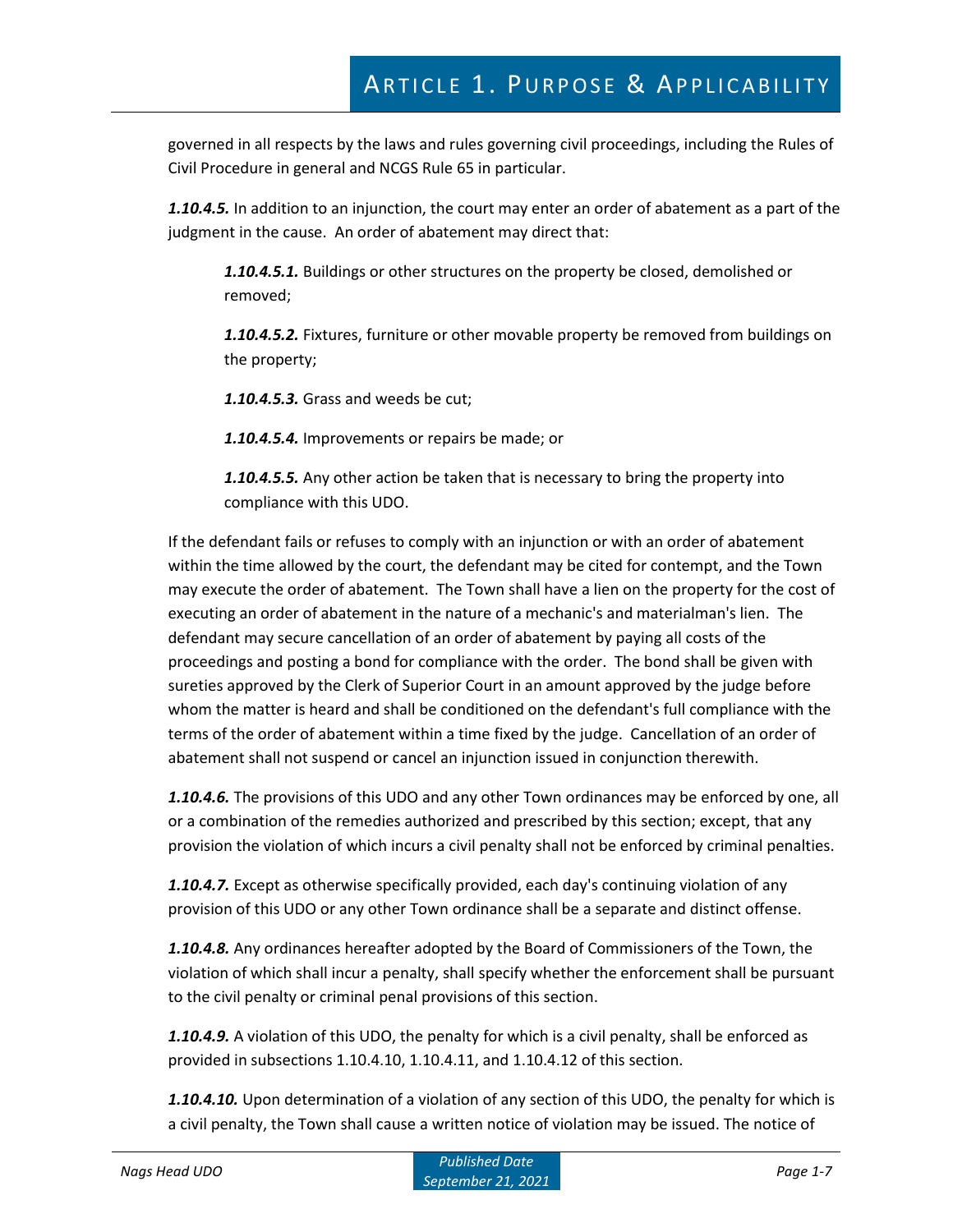violation shall be delivered to the holder of the development approval and/or to the landowner of the property involved, if the landowner is not the holder of the development approval or if there is no such development approval, by personal delivery, electronic delivery, or first-class mail and may be provided by similar means to the occupant of the property or the person undertaking the work or activity. The notice of violation may be posted on the property. The notice of violation shall set out the nature of the violation, the date of the violation and an order to immediately cease the violation or, if the violation is in the nature of an infraction for which an order of abatement would be appropriate in a civil proceeding, stating a reasonable period of time in which the violation must be abated. The warning citation shall specify that a second citation shall incur a civil penalty. The person providing the notice of violation shall certify to the local government that the notice was provided, and the certificate shall be deemed conclusive in the absence of fraud. Except as provided by NCGS 160D-1123 or 160D-1206 or otherwise provided by law, a notice of violation may be appealed to the board of adjustment pursuant to NCGS 160D-405.

*1.10.4.11.* Upon failure of the violator to obey the warning citation, a civil citation shall be issued by the appropriate official of the Town and either served directly on the violator or his duly designated agent, or registered agent if a corporation, in person or posted in the United States mail service by first class mail addressed to the last known address of the violator as contained in the Dare County property tax listing, or obtained from the violator at the time of the issuance of the warning citation. The violator shall be deemed to have been served upon the mailing of such citation. The citation shall direct the violator to appear before the Town Finance Director, located in the Town Hall, within 15 days of the date of the citation or alternatively to pay the citation by mail. The violation for which the citation is issued must have been corrected by the time the citation is paid; otherwise, further citations shall be issued. Citations may be issued for each day the offense continues until the prohibited activity is ceased or abated. Within a 12-month period, any repeat violation for which a notice of violation, warning citation, or civil citation has been issued shall be considered a continuation of the original violation.

*1.10.4.12.* If the violator fails to respond to a citation within 15 days of its issuance and pay the penalty prescribed therein, the Town may institute a civil action in the nature of debt in the appropriate division of the state general court of justice for the collection of the penalty.

*1.10.4.13.* The assessment of a civil penalty may be appealed to the Board of Adjustment.

## *1.10.5. Penalties and Remedies for Violation of Article 11, Part II, Soil Erosion and Sedimentation Control.*

#### *1.10.5.1. Civil Penalties.*

*1.10.5.1.1. Civil Penalty for a Violation.* Any person who violates any of the provisions of Article 11, Part II, Soil Erosion and Sedimentation Control, or rule or order adopted or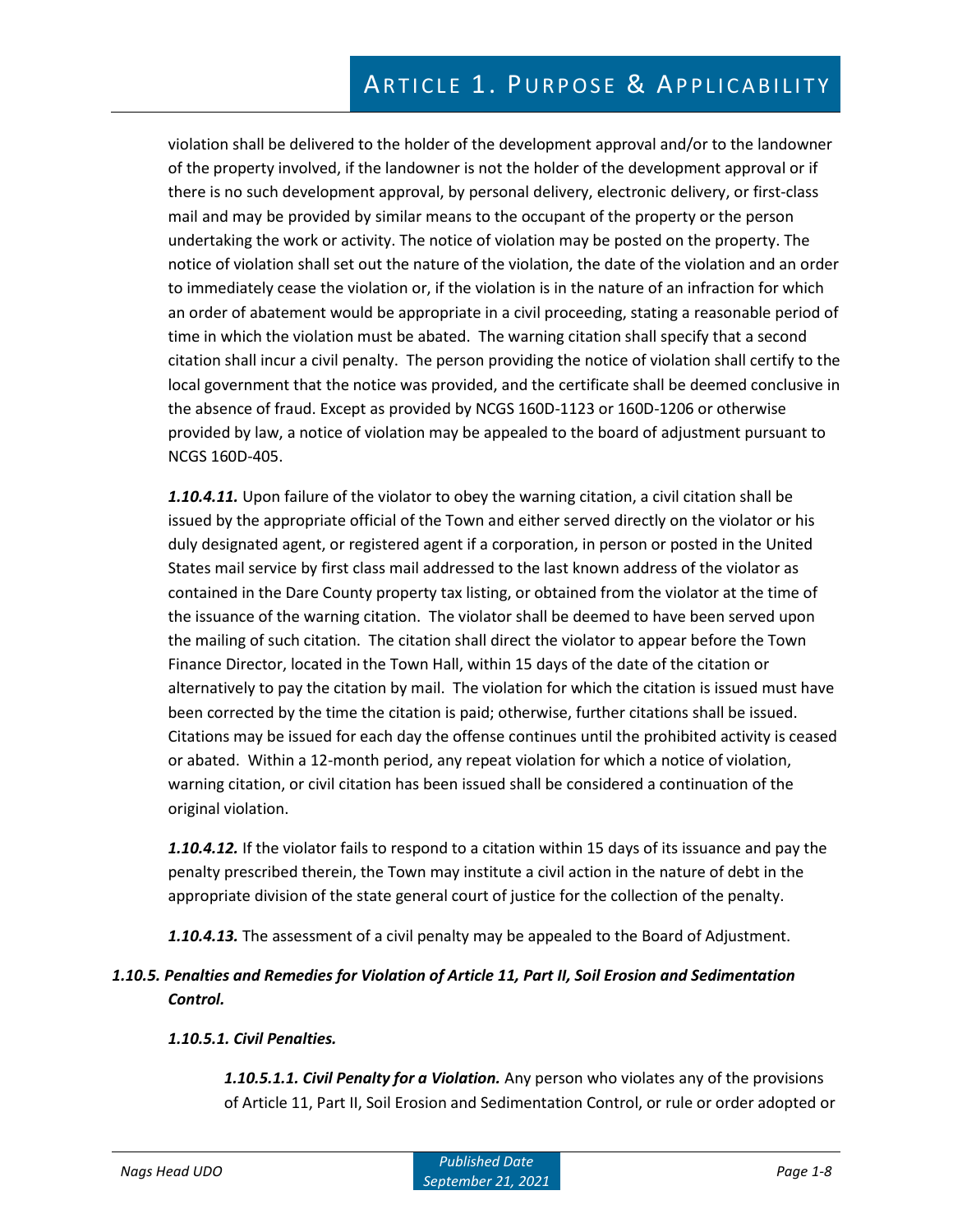# ARTICLE 1. PURPOSE & APPLICABILITY

issued pursuant to Article 11, Part II, or who initiates or continues a land-disturbing activity for which an erosion control plan is required except in accordance with the terms, conditions and provisions of an approved plan, shall be subject to a civil penalty. The maximum civil penalty amount that the Town may assess per violation is \$5,000.00. A civil penalty may be assessed from the date of the violation. Each day of continuing violation shall constitute a separate violation.

*1.10.5.1.2. Civil Penalty Assessment Factors.* The Board of Commissioners shall determine the amount of the civil penalty based upon the following factors:

*1.10.5.1.2.1.* The degree and extent of harm caused by the violation;

*1.10.5.1.2.2.* The cost of rectifying the damage;

*1.10.5.1.2.3.* The amount of money the violator saved by noncompliance;

*1.10.5.1.2.4.* Whether the violation was committed willfully; and

*1.10.5.1.2.5.* The prior record of the violator in complying or failing to comply with the Article 11, Part II, Soil Erosion and Sedimentation Control.

*1.10.5.1.3. Notice of Civil Penalty Assessment.* Notice of assessment shall be by either registered or certified mail, return receipt requested, or other means reasonably calculated to give notice and shall direct the violator to either pay the assessment or contest the assessment, within 30 days after receipt of the notice of assessment, by written demand for a hearing.

*1.10.5.1.4. Hearing.* Hearings held pursuant to this section shall be conducted by the Board of Commissioners within 45 days after the receipt of a request for a hearing.

*1.10.5.1.5. Final Decision.* Within 45 days after the hearing, the Board of Commissioners of the Town will render its final decision on the erosion control plan upon which a hearing was requested.

*1.10.5.1.6. Appeal of Final Decision.* Appeal from the final decision of the Board of Commissioners shall be to the Superior Court of the County where the violation occurred. Such appeals must be made within 30 days of the final decision.

*1.10.5.1.7. Collection.* If the payment is not received within 30 days after demand for payment is made, the Town may institute a civil action to recover the amount of the assessment. The civil action may be brought in the Superior Court of the County where the violation occurred, or the violator's residence or principal place of business is located. Such civil actions must be filed within three years of the date the assessment was due. An assessment that is not contested is due when the violator is served with a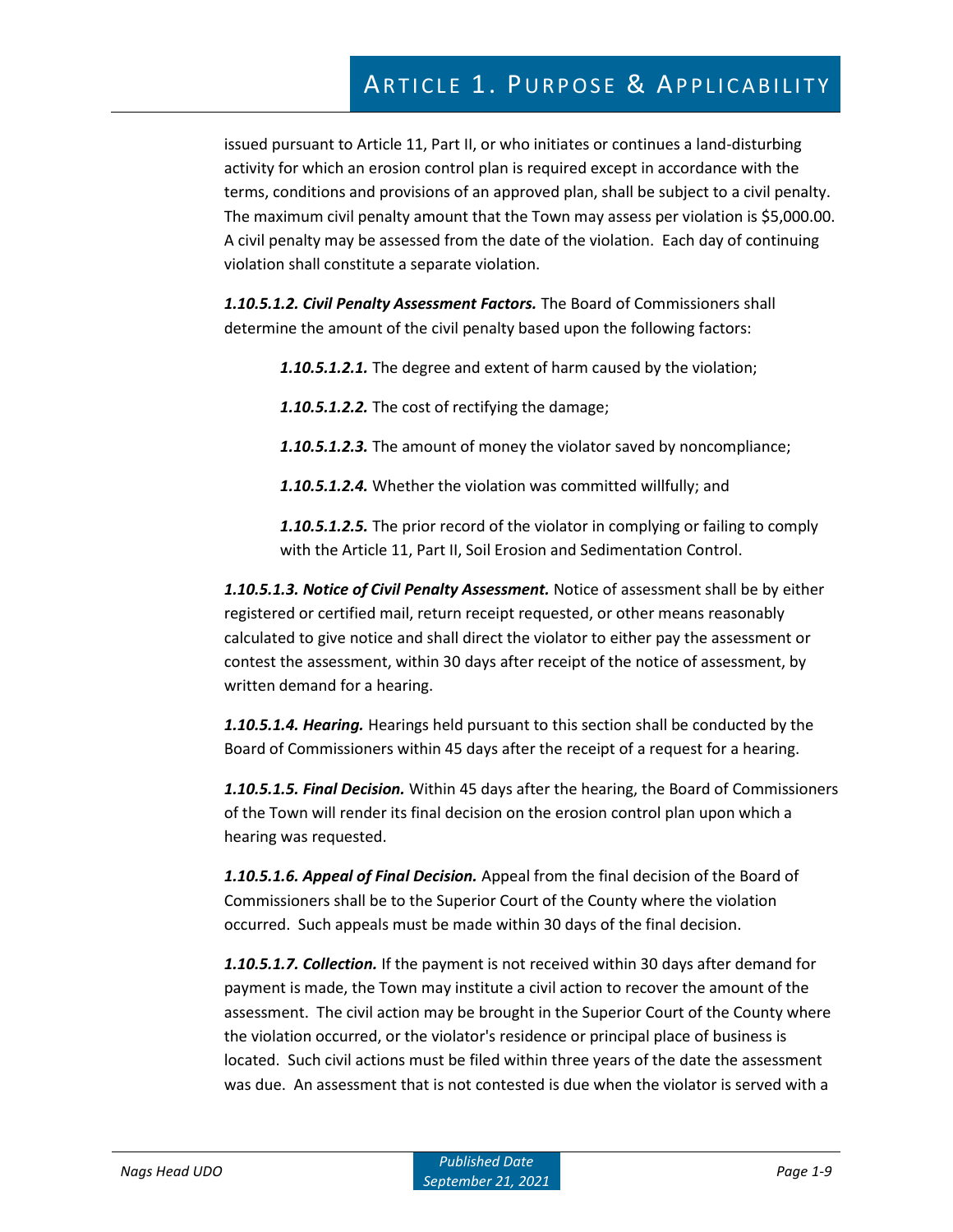notice of assessment. An assessment that is contested is due at the conclusion of the administrative and judicial review of the assessment.

*1.10.5.1.8. Credit of Civil Penalties.* Civil penalties collected pursuant to Article 11, Part II, Soil Erosion and Sedimentation Control shall be credited to civil penalty and forfeiture fund.

*1.10.5.2. Criminal Penalties.* Any person who knowingly or willfully violates any provision of Article 11, Part II, Soil Erosion and Sedimentation Control, or rule or order adopted or issued pursuant to Article 11, Part II, or who knowingly or willfully initiates or continues a landdisturbing activity for which an erosion control plan is required except in accordance with the terms, conditions and provisions of an approved plan, shall be guilty of a Class 2 misdemeanor, which may include a fine not to exceed \$5,000.00, as provided in NCGS 113A-64.

#### *1.10.5.3. Injunctive Relief.*

*1.10.5.3.1. Violation of Local Program.* Whenever the Board of Commissioners has reasonable cause to believe that any person is violating or threatening to violate Article 11, Part II, Sedimentation & Erosion Control, or any rule or order adopted or issued by the Town, or any term, condition or provision of an approved erosion control plan, it may, either before or after the institution of any other action or proceeding authorized by Article 11, Part II, institute a civil action in the name of the Town, for injunctive relief to restrain the violation or threatened violation. The action shall be brought in the Superior Court of the County.

*1.10.5.3.2. Abatement of Violation.* Upon determination by a court that an alleged violation is occurring or is threatened, the court shall enter any order or judgment necessary to abate the violation, to ensure that restoration is performed, or to prevent the threatened violation. The institution of an action for injunctive relief under this section shall not relieve any party to the proceedings from any civil or criminal penalty prescribed for violations of Article 11, Part II Soil Erosion and Sedimentation Control.

#### *1.10.6. Permit Revocation.*

*1.10.6.1*. Any development approvals or permits issued under this UDO, including special use permits, may be revoked by the permit-issuing authority (in accordance with the provisions of this section) for any substantial departure from the approved application, plans, or specifications; for refusal or failure to comply with the requirements of any applicable local development regulation or any State law delegated to the local government for enforcement purposes in lieu of the State; or for false statements or misrepresentations made in securing the approval. Any development approval mistakenly issued in violation of an applicable State or local law may also be revoked.